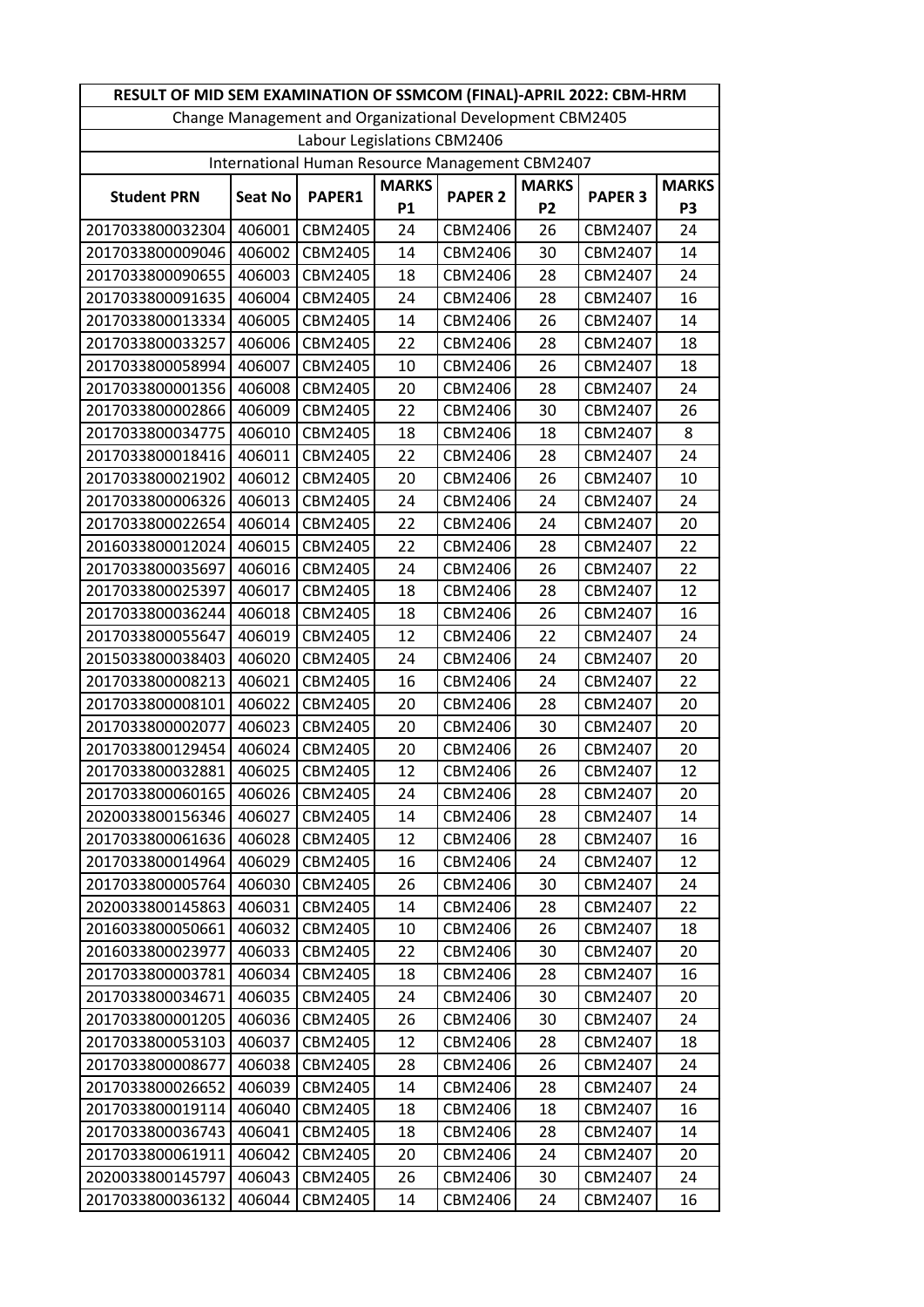| RESULT OF MID SEM EXAMINATION OF SSMCOM (FINAL)-APRIL 2022: CBM-HRM |                |                             |              |                                                          |                |                |                |  |
|---------------------------------------------------------------------|----------------|-----------------------------|--------------|----------------------------------------------------------|----------------|----------------|----------------|--|
|                                                                     |                |                             |              | Change Management and Organizational Development CBM2405 |                |                |                |  |
|                                                                     |                | Labour Legislations CBM2406 |              |                                                          |                |                |                |  |
| International Human Resource Management CBM2407                     |                |                             |              |                                                          |                |                |                |  |
| <b>Student PRN</b>                                                  | <b>Seat No</b> | <b>PAPER1</b>               | <b>MARKS</b> | <b>PAPER 2</b>                                           |                | <b>PAPER 3</b> | <b>MARKS</b>   |  |
|                                                                     |                |                             | <b>P1</b>    |                                                          | P <sub>2</sub> |                | P <sub>3</sub> |  |
| 2017033800036445                                                    | 406045         | CBM2405                     | 10           | CBM2406                                                  | 28             | CBM2407        | 16             |  |
| 2017033800006091                                                    | 406046         | CBM2405                     | 22           | CBM2406                                                  | 26             | CBM2407        | 20             |  |
| 2017033800006906                                                    | 406047         | CBM2405                     | 10           | CBM2406                                                  | AB             | CBM2407        | 16             |  |
| 2017033800126394                                                    | 406048         | CBM2405                     | 22           | CBM2406                                                  | 28             | CBM2407        | 22             |  |
| 2017033800125642                                                    | 406049         | CBM2405                     | 20           | CBM2406                                                  | 28             | CBM2407        | 18             |  |
| 2017033800040377                                                    | 406050         | CBM2405                     | 20           | CBM2406                                                  | 26             | CBM2407        | 22             |  |
| 2017033800036991                                                    | 406051         | CBM2405                     | 16           | CBM2406                                                  | 30             | CBM2407        | 22             |  |
| 2017033800091763                                                    | 406052         | CBM2405                     | 24           | CBM2406                                                  | 30             | CBM2407        | 20             |  |
| 2017033800008967                                                    | 406053         | CBM2405                     | 26           | CBM2406                                                  | 30             | CBM2407        | 26             |  |
| 2017033800091585                                                    | 406054         | CBM2405                     | <b>AB</b>    | CBM2406                                                  | AB             | CBM2407        | 16             |  |
| 2017033800011351                                                    | 406055         | CBM2405                     | 12           | CBM2406                                                  | 24             | CBM2407        | 20             |  |
| 2017033800016247                                                    | 406056         | CBM2405                     | 26           | CBM2406                                                  | 30             | CBM2407        | 30             |  |
| 2017033800013253                                                    | 406057         | CBM2405                     | 30           | CBM2406                                                  | 30             | CBM2407        | 22             |  |
| 2017033800006887                                                    | 406058         | CBM2405                     | 30           | CBM2406                                                  | 30             | CBM2407        | 26             |  |
| 2017033800052386                                                    | 406059         | CBM2405                     | 24           | CBM2406                                                  | 28             | CBM2407        | 22             |  |
| 2017033800097574                                                    | 406060         | CBM2405                     | 14           | CBM2406                                                  | 26             | CBM2407        | 12             |  |
| 2017033800013187                                                    | 406061         | CBM2405                     | 24           | CBM2406                                                  | 28             | CBM2407        | 18             |  |
| 2017033800016681                                                    | 406062         | CBM2405                     | 10           | CBM2406                                                  | 28             | CBM2407        | 12             |  |
| 2017033800006013                                                    | 406063         | CBM2405                     | 10           | CBM2406                                                  | 22             | CBM2407        | 10             |  |
| 2017033800036693                                                    | 406064         | CBM2405                     | 14           | CBM2406                                                  | 28             | CBM2407        | 18             |  |
| 2015033800091351                                                    | 406065         | CBM2405                     | 12           | CBM2406                                                  | 26             | CBM2407        | 16             |  |
| 2017033800001936                                                    | 406066         | CBM2405                     | 20           | CBM2406                                                  | 28             | CBM2407        | 18             |  |
| 2017033800003115                                                    | 406067         | CBM2405                     | 4            | CBM2406                                                  | 24             | CBM2407        | 26             |  |
| 2017033800017796                                                    | 406068         | CBM2405                     | 14           | CBM2406                                                  | 28             | CBM2407        | 16             |  |
| 2017033800008051                                                    | 406069         | CBM2405                     | 6            | CBM2406                                                  | 28             | CBM2407        | 26             |  |
| 2017033800021995                                                    | 406070         | CBM2405                     | 12           | CBM2406                                                  | 26             | CBM2407        | 22             |  |
| 2017033800006736                                                    | 406071         | CBM2405                     | 12           | CBM2406                                                  | 26             | CBM2407        | 18             |  |
| 2015033800073585                                                    | 406072         | CBM2405                     | 24           | CBM2406                                                  | 26             | CBM2407        | 26             |  |
| 2017033800045974                                                    | 406073         | CBM2405                     | 16           | CBM2406                                                  | 30             | CBM2407        | 12             |  |
| 2017033800009537                                                    | 406074         | CBM2405                     | 18           | CBM2406                                                  | 26             | CBM2407        | 18             |  |
| 2017033800015453                                                    | 406075         | CBM2405                     | 20           | CBM2406                                                  | 28             | CBM2407        | 26             |  |
| 2017033800058874                                                    | 406076         | CBM2405                     | 22           | CBM2406                                                  | 30             | CBM2407        | 18             |  |
| 2016033800040384                                                    | 406077         | CBM2405                     | 18           | CBM2406                                                  | 30             | CBM2407        | 22             |  |
| 2017033800033787                                                    | 406078         | CBM2405                     | 20           | CBM2406                                                  | 28             | CBM2407        | 24             |  |
| 2017033800041206                                                    | 406079         | CBM2405                     | 18           | CBM2406                                                  | 24             | CBM2407        | 24             |  |
| 2017033800055415                                                    | 406080         | CBM2405                     | 16           | CBM2406                                                  | 24             | CBM2407        | 10             |  |
| 2017033800037785                                                    | 406081         | CBM2405                     | 16           | CBM2406                                                  | 26             | CBM2407        | 12             |  |
| 2017033800014844                                                    | 406082         | CBM2405                     | 26           | CBM2406                                                  | 28             | CBM2407        | 24             |  |
| 2017033800047265                                                    | 406083         | CBM2405                     | 18           | CBM2406                                                  | 30             | CBM2407        | 16             |  |
| 2017033800019153                                                    | 406084         | CBM2405                     | 18           | CBM2406                                                  | 30             | CBM2407        | 14             |  |
| 2017033800057623                                                    | 406085         | CBM2405                     | 24           | CBM2406                                                  | 28             | CBM2407        | 12             |  |
| 2017033800044994                                                    | 406086         | CBM2405                     | 16           | CBM2406                                                  | 26             | CBM2407        | 10             |  |
| 2017033800058294                                                    | 406087         | CBM2405                     | 20           | CBM2406                                                  | 28             | CBM2407        | 16             |  |
| 2017033800034856                                                    | 406088         | CBM2405                     | 20           | CBM2406                                                  | 30             | CBM2407        | 16             |  |